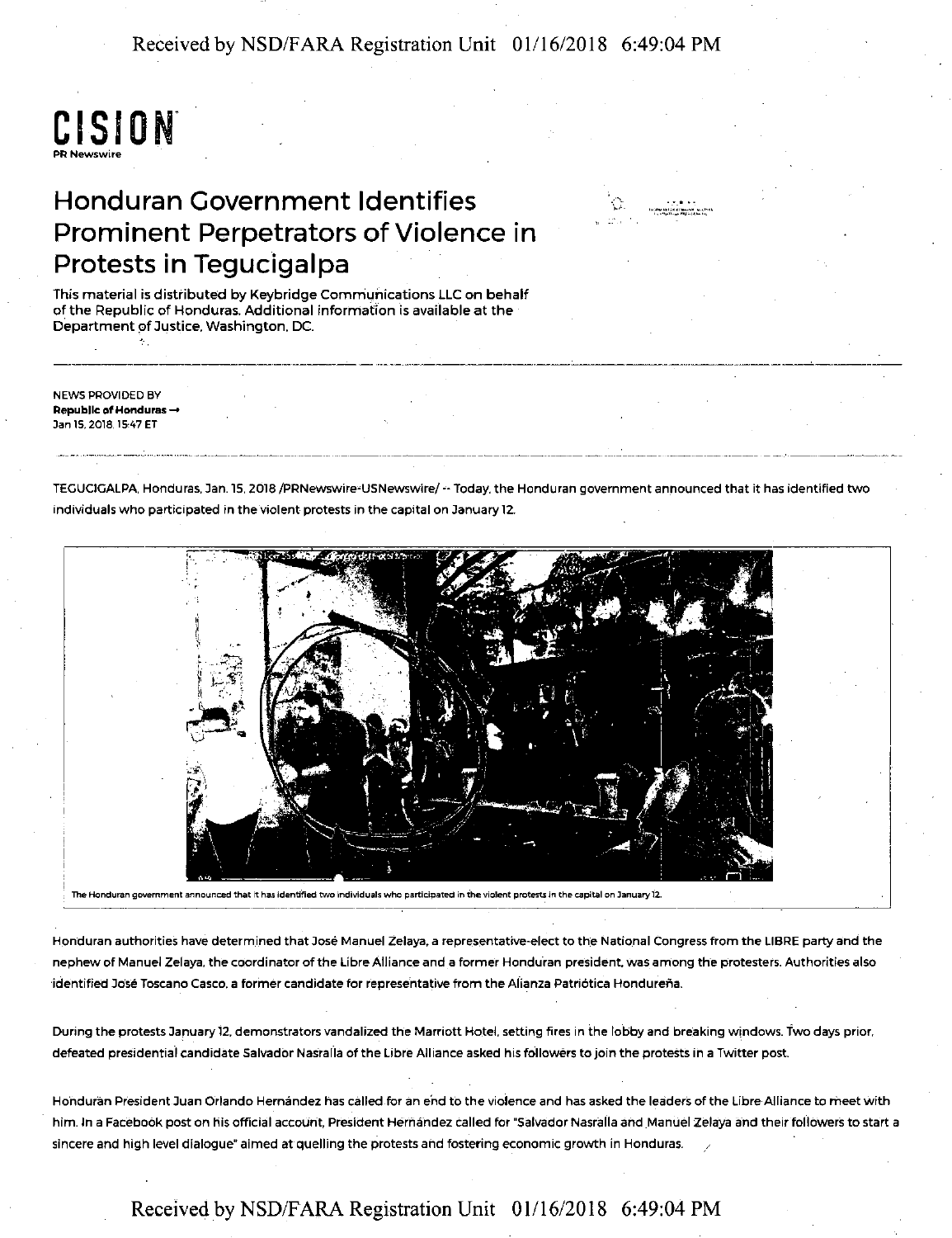### Received by NSD/FARA Registration Unit 01/16/2018 6:49:04 PM

The president also said that his administration has been ''working with different sectors of Honduran society to build a grand national agreement, so our nation will grow and all sectors will benefit."

Domestic and international business organizations have expressed concern about the protests. In a January 12 press release, the Federation of Private Organizations of Central America, Panama and the Dominican Republic (Fedepricap) said that it "categorically rejects the acts of vandalism, destruction and looting arising from the demonstrations .actions that have scared away foreign and domestic'investment, and occasioned a loss of work for Hondurans.~

In a statement reported by Honduran media, Executive Director of the Tegucigalpa Chamber of Commerce Rafael Medina called the protests "very regrettable" and said they have negatively impacted local workers.

The United Nations Office of the High Commissioner on Human Rights in Honduras also asked for the violence to end. In a statement also reported by Honduran media, the agency said that "it condemns the acts of violence as incompatible with the right to peaceful demonstration."

#### **Media Contact:**

Andrew Grafton 188779@email4pr.com (202)-471-4228 ext.119 www.keybridgecommunications.com

SOURCE Republic of Honduras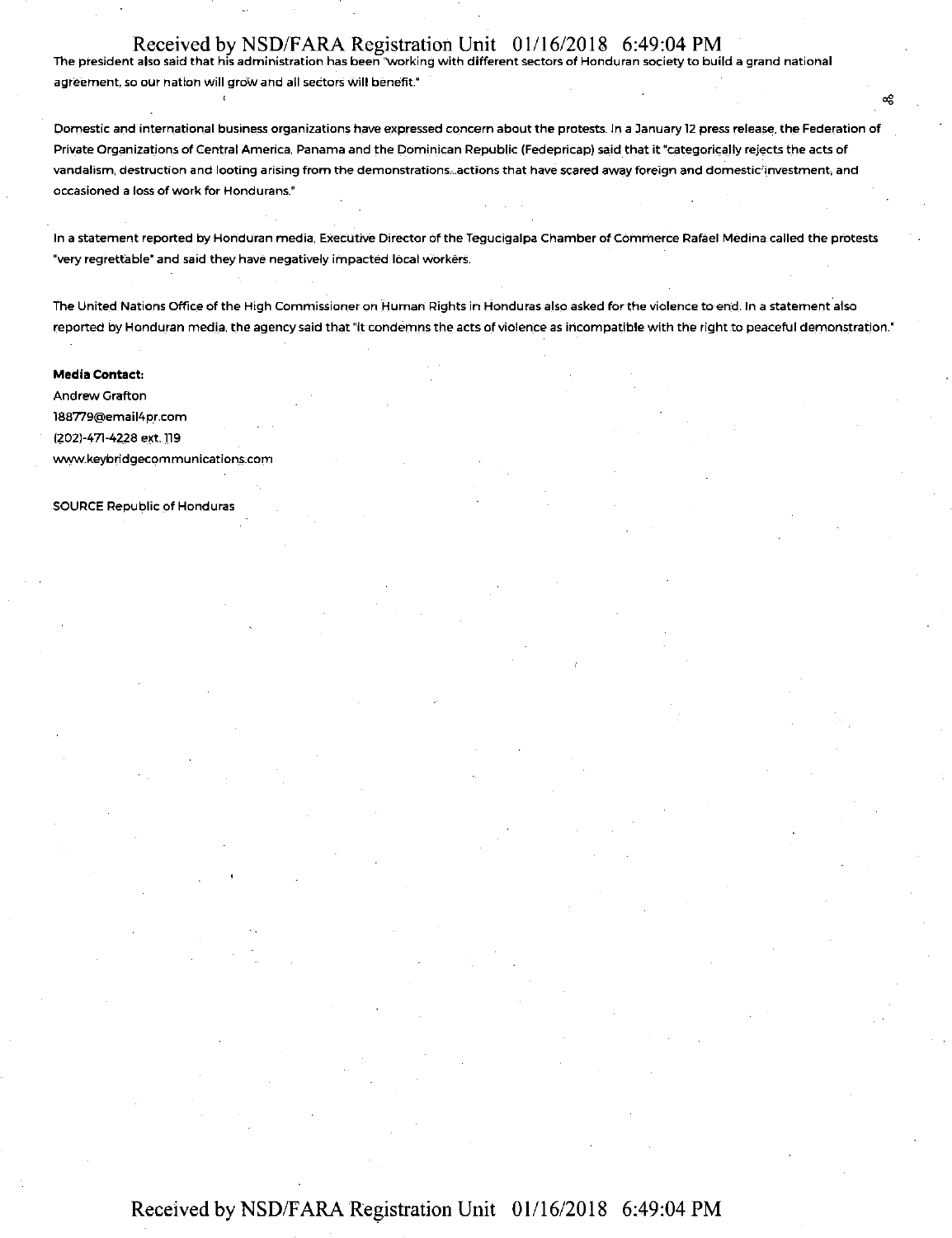Received by NSD/FARA Registration Unit 01/16/2018 6:51:51 PM



## Honduran President Appoints New Secretary for Human Rights



-----------------------· ------~-------

This material is distributed by Keybridge Communications LLC on behalf of the Republic of Honduras. Additional information is available at the Department of Justice, Washington, DC.

NEWS PROVIDED BY Republic of Honduras  $\rightarrow$ 18:43 ET

TEGUCIGALPA. Honduras, Jan. 16, 2018 /PRNewswire/ -- Today, Honduran President Juan Orlando Hernández appointed Karla Cuevas as the first ever Secretary for Human Rights to lead a newly created Ministry for Human Rights. The new Secretary will take office on January 27, the first day of the Hernandez administration's second term.

Cuevas previously served as the vice minister of human rights and justice at Honduras's Ministry of Human Rights, Justice, Governance and Decentralization.



**Human Rights** 

"This new cabinet-level ministry will strengthen the entire structure of human rights protection in the country," President Hernandez said. ''The appointment will strengthen security measures and strengthen protection policies for human rights defenders, journalists, social communicators and justice operators." ~

## Received by NSD/F ARA Registration Unit 01/16/2018 6:51 :51 PM